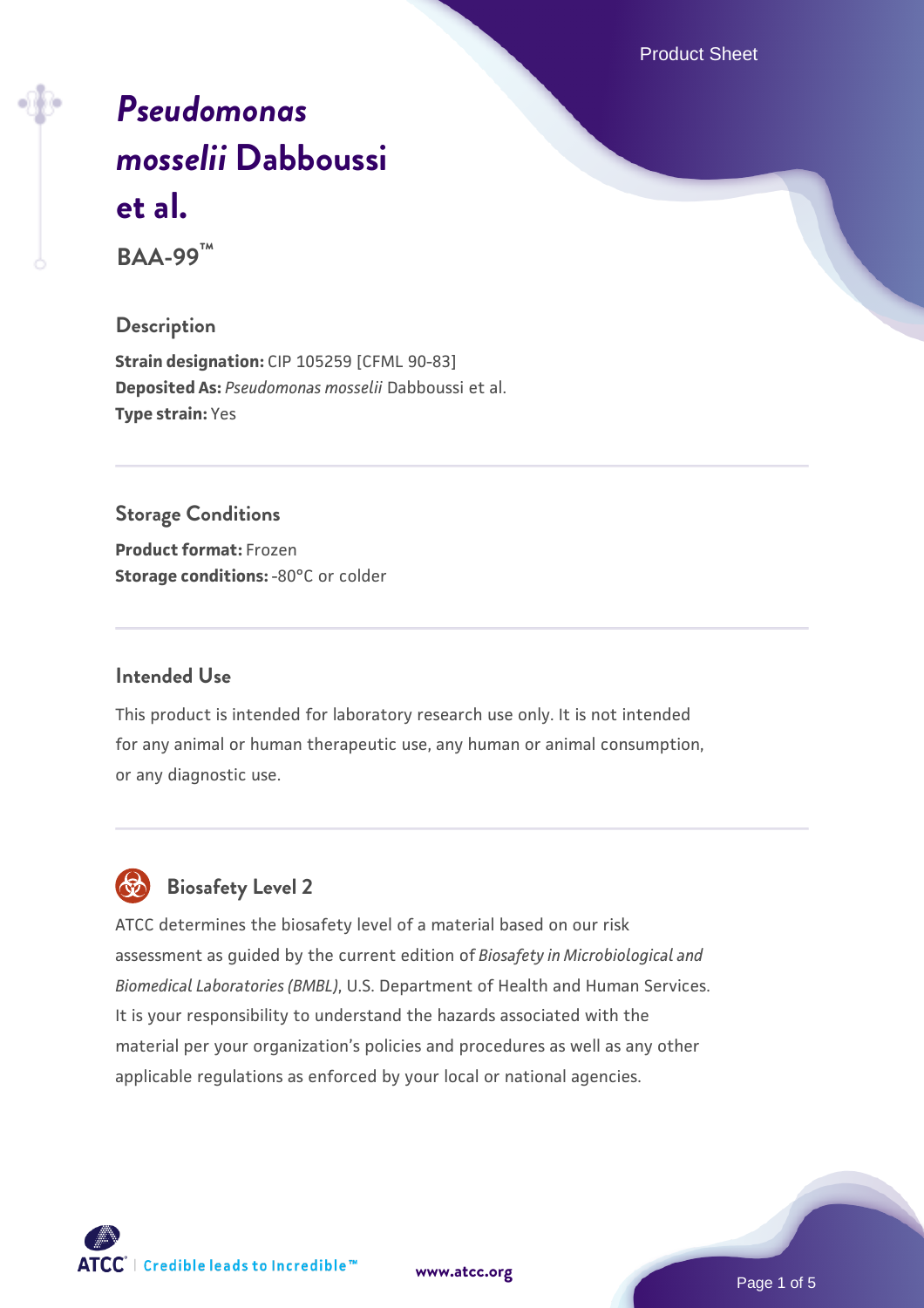ATCC highly recommends that appropriate personal protective equipment is always used when handling vials. For cultures that require storage in liquid nitrogen, it is important to note that some vials may leak when submersed in liquid nitrogen and will slowly fill with liquid nitrogen. Upon thawing, the conversion of the liquid nitrogen back to its gas phase may result in the vial exploding or blowing off its cap with dangerous force creating flying debris. Unless necessary, ATCC recommends that these cultures be stored in the vapor phase of liquid nitrogen rather than submersed in liquid nitrogen.

# **Certificate of Analysis**

For batch-specific test results, refer to the applicable certificate of analysis that can be found at www.atcc.org.

#### **Growth Conditions**

**Medium:**  [ATCC Medium 18: Trypticase Soy Agar/Broth](https://www.atcc.org/-/media/product-assets/documents/microbial-media-formulations/1/8/atcc-medium-18.pdf?rev=832846e1425841f19fc70569848edae7) **Temperature:** 30°C **Atmosphere:** Aerobic

#### **Handling Procedures**

- 1. Open vial according to enclosed instructions.
- 2. From a single tube of #18 broth (5 to 6 mL), withdraw approximately 0.5 to 1.0 mL with a Pasteur or 1.0 mL pipette and use to rehydrate the entire pellet.
- 3. Aseptically transfer the rehydrated pellet back into the broth tube. Mix

**ATCC** | Credible leads to Incredible™

**[www.atcc.org](http://www.atcc.org)**

Page 2 of 5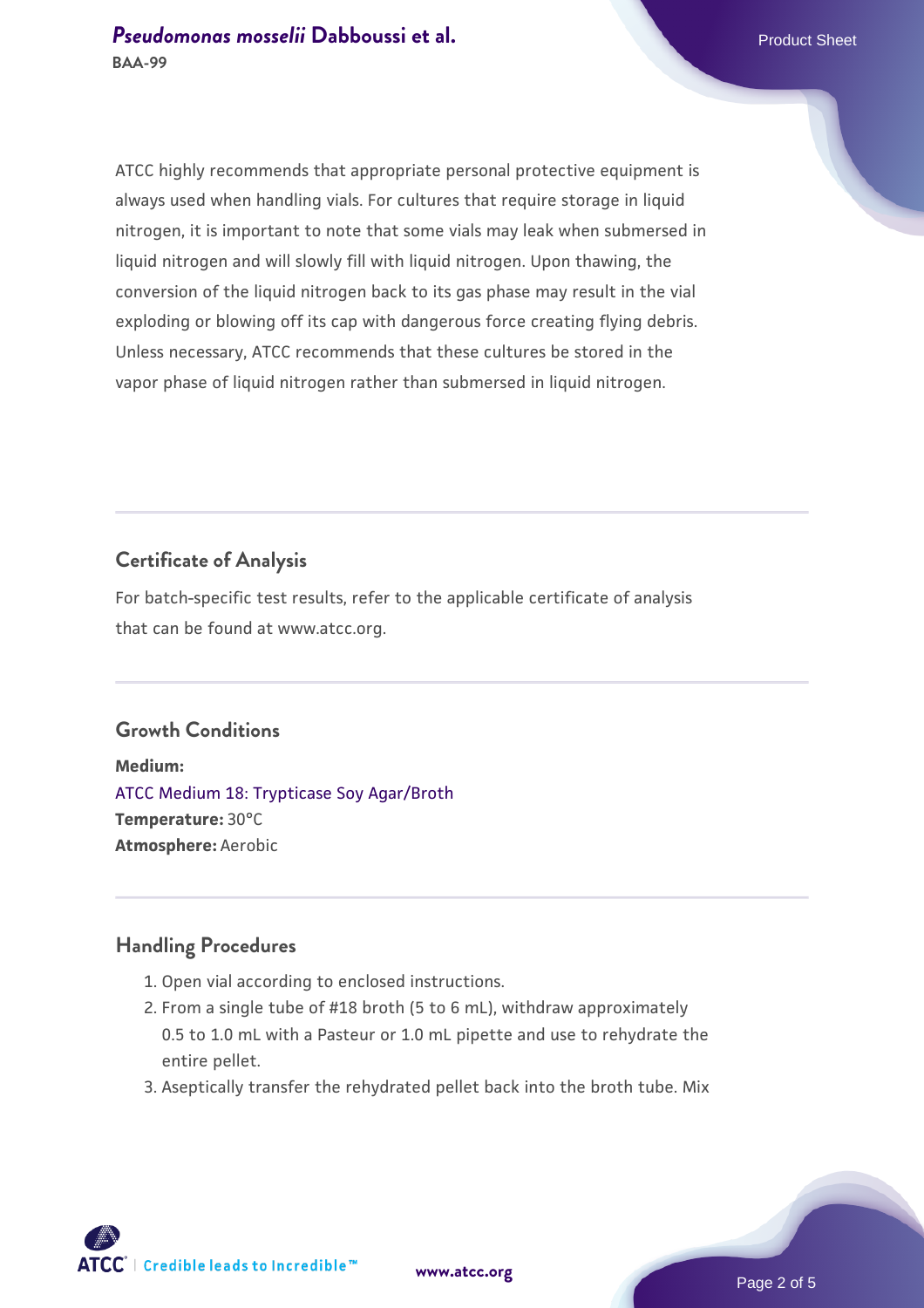### **[Pseudomonas mosselii](https://www.atcc.org/products/baa-99) [Dabboussi et al.](https://www.atcc.org/products/baa-99)** Product Sheet

**BAA-99**

well.

- 4. Use several drops of this suspension to inoculate a second tube of broth, a slant, and/or a plate.
- 5. Incubate all tubes and plate at 30°C for 24 hours.

#### **Notes**

Additional information on this culture is available on the ATCC® web site at www.atcc.org.

# **Material Citation**

If use of this material results in a scientific publication, please cite the material in the following manner: *Pseudomonas mosselii* Dabboussi et al. (ATCC BAA-99)

#### **References**

References and other information relating to this material are available at www.atcc.org.

#### **Warranty**

The product is provided 'AS IS' and the viability of ATCC® products is warranted for 30 days from the date of shipment, provided that the customer has stored and handled the product according to the information included on the product information sheet, website, and Certificate of Analysis. For living cultures, ATCC lists the media formulation and reagents that have been found to be effective for the product. While other unspecified media and reagents may also produce satisfactory results, a



**[www.atcc.org](http://www.atcc.org)**

Page 3 of 5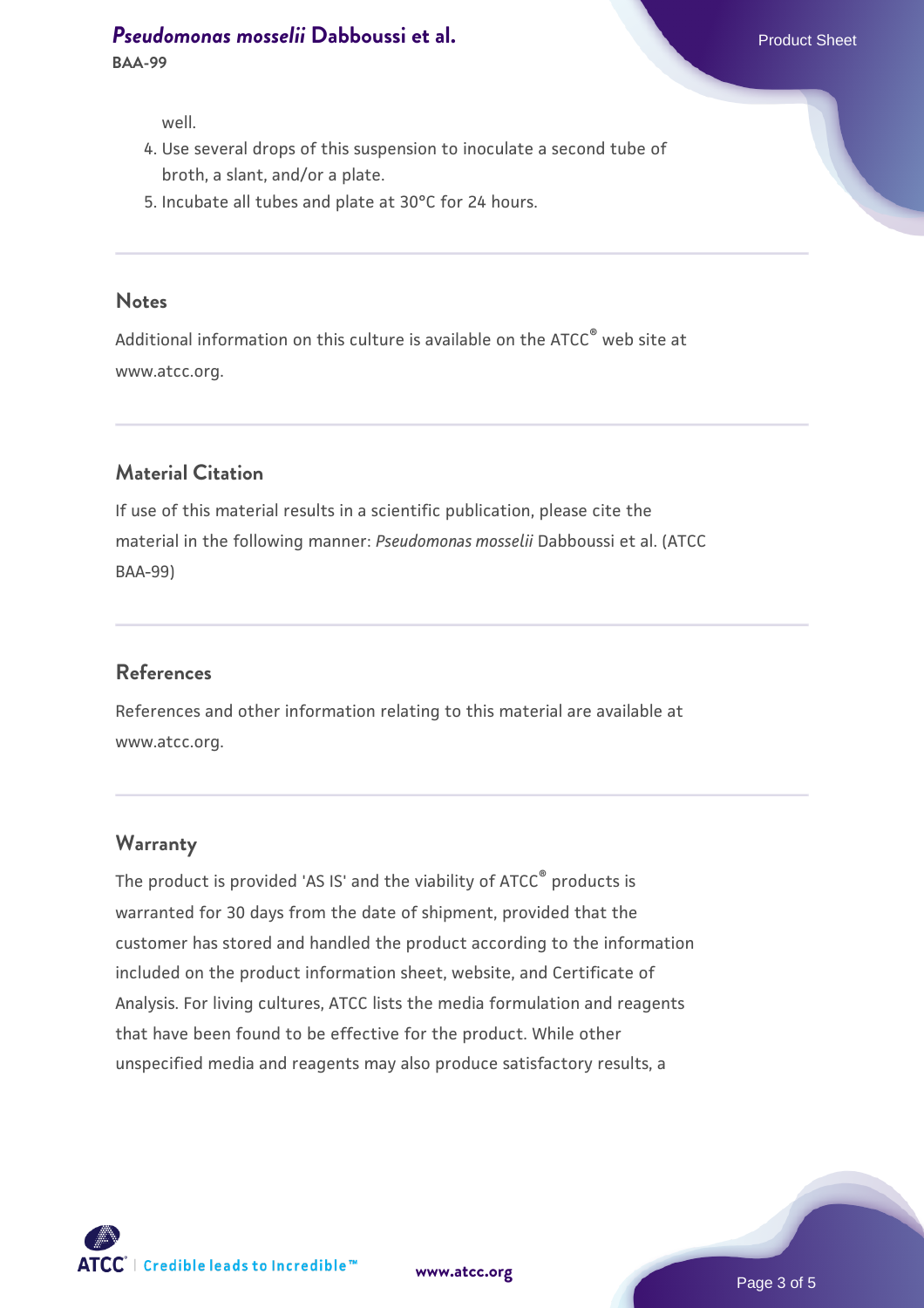# **[Pseudomonas mosselii](https://www.atcc.org/products/baa-99) [Dabboussi et al.](https://www.atcc.org/products/baa-99)** Product Sheet **BAA-99**

change in the ATCC and/or depositor-recommended protocols may affect the recovery, growth, and/or function of the product. If an alternative medium formulation or reagent is used, the ATCC warranty for viability is no longer valid. Except as expressly set forth herein, no other warranties of any kind are provided, express or implied, including, but not limited to, any implied warranties of merchantability, fitness for a particular purpose, manufacture according to cGMP standards, typicality, safety, accuracy, and/or noninfringement.

## **Disclaimers**

This product is intended for laboratory research use only. It is not intended for any animal or human therapeutic use, any human or animal consumption, or any diagnostic use. Any proposed commercial use is prohibited without a license from ATCC.

While ATCC uses reasonable efforts to include accurate and up-to-date information on this product sheet, ATCC makes no warranties or representations as to its accuracy. Citations from scientific literature and patents are provided for informational purposes only. ATCC does not warrant that such information has been confirmed to be accurate or complete and the customer bears the sole responsibility of confirming the accuracy and completeness of any such information.

This product is sent on the condition that the customer is responsible for and assumes all risk and responsibility in connection with the receipt, handling, storage, disposal, and use of the ATCC product including without limitation taking all appropriate safety and handling precautions to minimize health or environmental risk. As a condition of receiving the material, the customer agrees that any activity undertaken with the ATCC product and any progeny or modifications will be conducted in compliance with all applicable laws, regulations, and guidelines. This product is provided 'AS IS' with no representations or warranties whatsoever except as expressly set forth herein and in no event shall ATCC, its parents, subsidiaries, directors, officers, agents, employees, assigns, successors, and affiliates be liable for indirect,